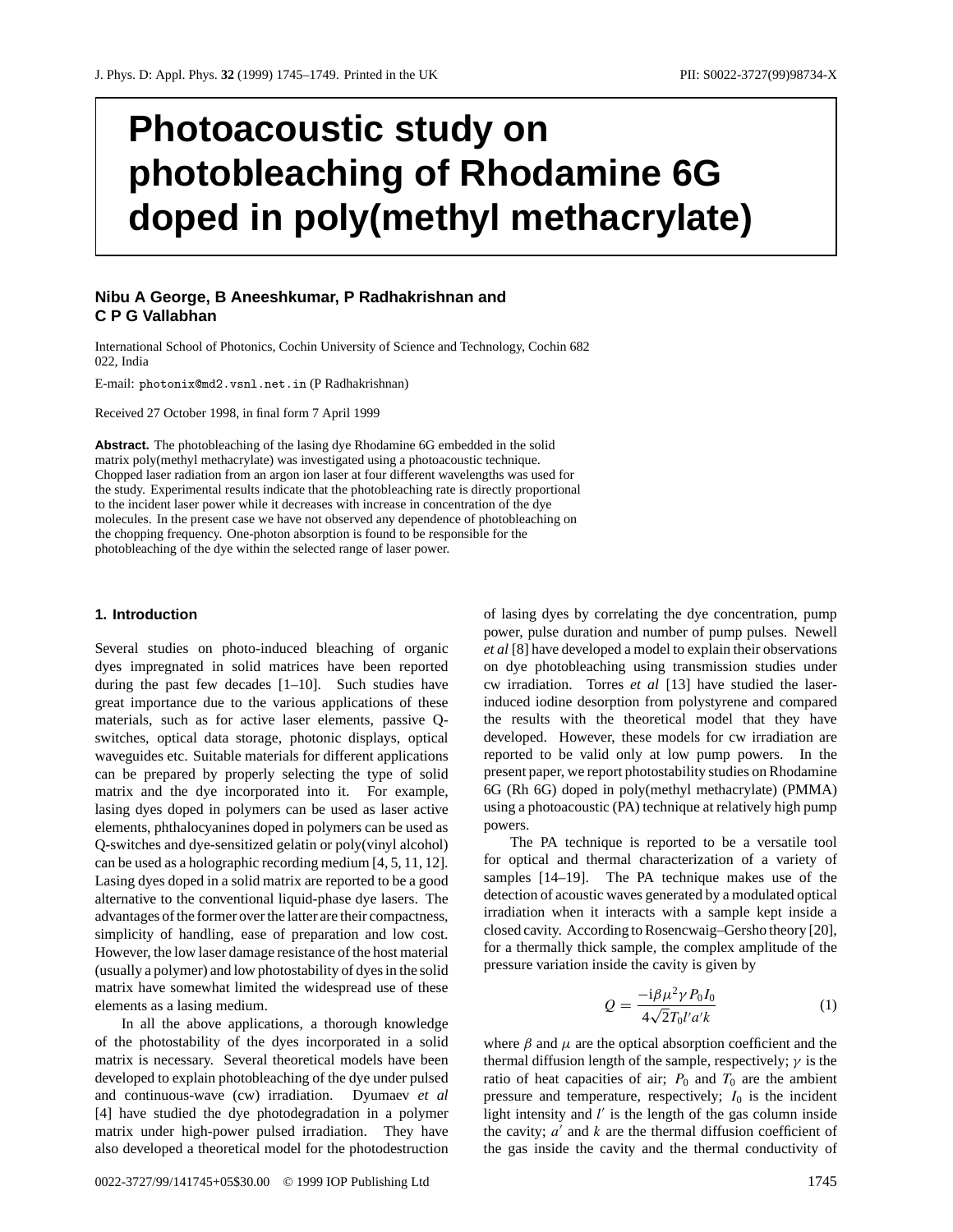

**Figure 1.** Schematic diagram of the experimental set-up.



**Figure 2.** A plot of PA signal versus time for Rh 6G doped PMMA samples at different pump powers ( $λ = 488$  nm, sample thickness 2.7 mm, dye concentration  $1 \times 10^{-3}$  mol  $1^{-1}$ ).

the sample, respectively. We have selected the chopping frequency and the sample thickness in such a way that the sample under investigation is thermally thick in all the experiments. From the above equation, it is clear that under identical experimental conditions, the PA signal amplitude is directly proportional to the optical absorption coefficient of the sample. We have employed this relation to analyse the photobleaching of the samples under chopped laser pulses of millisecond duration. One major advantage of the PA technique over conventional transmission studies is that even bulk samples with greater dye concentrations can be studied using this technique. Also the sample surface need not be highly polished.

# **2. Experimental details**

Rhodamine 6G (chloride salt, Loba Chemie Wien) was used as received. It was dissolved in a mixture of methyl methacrylate and ethyl alcohol taken in the ratio 4:1. Ethyl alcohol was added to the monomer to enhance the solubility as well as the photostability of the dye. Solutions of three different concentrations (1 × 10<sup>-3</sup> mol l<sup>-1</sup>, 5 × 10<sup>-4</sup> mol l<sup>-1</sup> and  $1 \times 10^{-4}$  mol  $1^{-1}$ ) were prepared and benzoyl peroxide was used as the polymerization initiator. The mixture held in thin glass bottles was kept in a constant temperature bath maintained at 50 ◦C for thermal polymerization. After about 48 hours the completely polymerized samples were cut into pieces of desired thickness and were polished to minimize the scattering losses.



**Figure 3.** PA spectra and optical absorption spectra of the Rh 6G doped PMMA sample before and after bleaching (dye concentration  $1 \times 10^{-3}$  mol  $1^{-1}$ ). (a) PA spectrum before bleaching, (b) optical absorption spectrum before bleaching, (c) PA spectrum after bleaching and (d) optical absorption spectrum after bleaching.

A schematic diagram of the experimental set-up used for the present study is shown in figure 1. Highly stabilized laser radiation from an argon ion laser (Liconix 5000 series) was intensity modulated using a mechanical chopper (Ithaco, HMS 230) before it was made to fall on the sample kept inside a non-resonant PA cell. The unfocused laser beam has a diameter of 1.2 mm at the irradiation site on the sample. The acoustic signal generated in the closed cavity was detected using an electret microphone (Knowles BT-1834) coupled to the PA cell and was processed using a lock-in-amplifier (Stanford Research Systems SR 510). Laser emissions at 476 nm, 488 nm, 506 nm and 514 nm were used for the present study. The photodegradation of the samples was studied at different pump powers namely 50 mW, 100 mW, 150 mW, 200 mW and 250 mW. The observed PA signal variations at these pump powers are shown in figure 2. The experiments were also carried out at different dye concentrations and chopping frequencies.

In order to record the PA spectrum of the sample, the laser source in figure 1 was replaced by a 1000 W Xenon arc lamp (Oriel 6269) and a monochromator. The output of the monochromator (10 nm bandwidth) was focused to the sample kept inside the PA cell. The PA spectrum of the sample before laser irradiation was recorded using this setup. The PA spectrum of the completely bleached sample after the laser irradiation was also recorded. The lamp emission profile was recorded using carbon black as the sample. Both the spectra of the sample before and after bleaching were normalized using the lamp emission profile and are shown in figure 3.

The optical absorption spectra of the sample before and after laser irradiation were also recorded using a spectrophotometer. Both the spectra are shown along with the PA spectra in figure 3.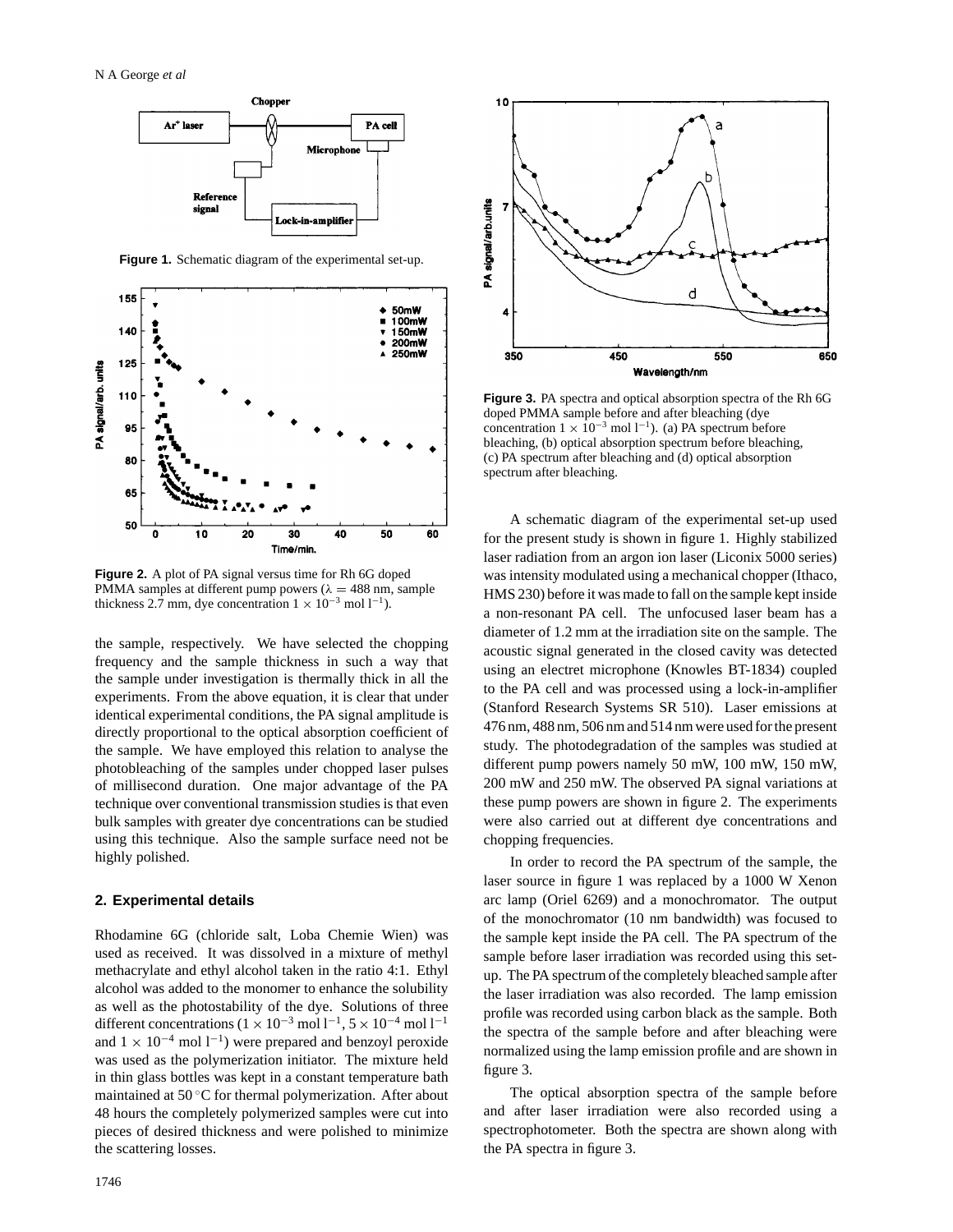

**Figure 4.** The log–log plot connecting the PA signal and time at different pump powers ( $\lambda = 488$  nm).



**Figure 5.** Variation of the rate of bleaching of Rh 6G doped in PMMA with incident laser power ( $\lambda = 488$  nm, dye concentration  $1\times10^{-3}$  mol  $l^{-1}$  ).

# **3. Results and discussion**

The effect of laser power on photobleaching rate of the dye molecules was studied at different pump powers in the range 50–250 mW. The variation of PA signal amplitude with time for different pump powers is shown in figure 2. From this plot it is clear that the PA signal decreases quickly during the initial stage followed by a saturation. This obviously corresponds to a decrease in the absorption coefficient of the sample (from equation (1)). The saturation in the PA signal corresponds to the complete photodegradation of the dye molecules from their original state. This was confirmed from the recorded PA spectrum as well as from the optical absorption spectrum of the sample shown in figure 3. From the spectra it is clear that the sample before bleaching has strong absorption centred around 530 nm, whereas after bleaching it does not have any absorption at this wavelength. This leads to the conclusion that on irradiating with a strong laser beam, photodegradation of the dye molecules takes place so that there is no absorption of optical energy in the 530 nm region. Therefore, the observed decrease in PA signal amplitude is purely due to the gradual photodecomposition



**Figure 6.** A plot of PA signal versus time for three different dye concentrations ( $\lambda = 514$  nm, laser power 100 mW).

of the dye molecules. The finite value of the PA signal even after complete degradation of the dye molecules is the contribution of the solid matrix PMMA. The bleaching of the dye molecules causes a colour change of the sample from yellowish-orange to colourless. It is also clear from figure 2 that as the pump power increases the plot becomes steeper or the dye degradation takes place at a faster rate. The sharp increase in the rate of bleaching is more clearly displayed in the log–log plot connecting the PA signal and time as given in figure 4. The slope of the plot, which gives the rate of bleaching, was found to increase with the increase in laser power. Figure 5 shows the plot connecting the rate of bleaching and pump power. This plot indicates that the photobleaching rate varies linearly with the pump power within the range studied. The plot also indicates that there exists a threshold power level below which there is no appreciable degradation of the dye molecules in a reasonable time duration.

The variation of photobleaching with the concentration of the dye molecules was studied at three different concentration values, namely  $1 \times 10^{-3}$  mol  $1^{-1}$ , 5 ×  $10^{-4}$  mol  $1^{-1}$  and  $1 \times 10^{-4}$  mol  $1^{-1}$  The laser power was fixed at 100 mW in all these experiments. The observed PA signal variation with time for these dye concentration values is shown in figure 6. From this figure it can be seen that there is a considerable increase in the photobleaching rate with decrease in dye concentration. The rate of bleaching at a concentration of  $1 \times 10^{-4}$  mol l<sup>-1</sup> is found to be 2.61 times greater than that at a concentration of  $1 \times 10^{-3}$  mol l<sup>-1</sup> and for a concentration of  $5 \times 10^{-4}$  mol  $1^{-1}$ , it is 1.77 times greater than that at a concentration of  $1 \times 10^{-3}$  mol  $1^{-1}$ . For the bleached sample no perceptible change in absorption at 530 nm or at any other wavelength has been observed even after several weeks. This means that the photobleaching in the present case is an irreversible process. The PMMA matrix is found to be very stable and it can neatly withstand a chopped laser radiation at a power level of 250 mW. Also the unbleached sample does not show any noticeable degradation after its storage for two months at room temperature.

We have investigated the effect of chopping frequency on the photobleaching rate of the dye molecules at different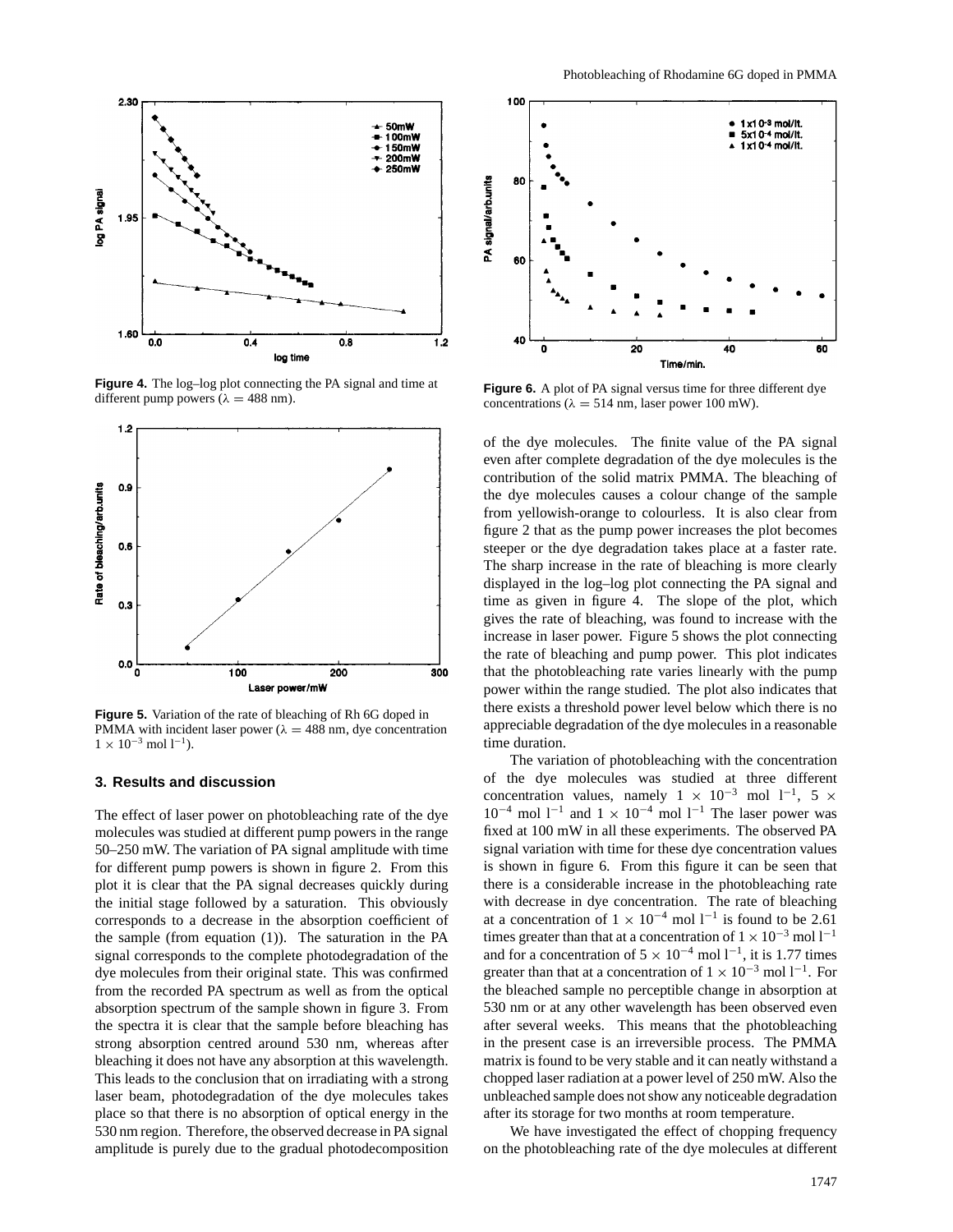

**Figure 7.** A plot of PA signal versus time for three different chopping frequencies ( $\lambda = 488$  nm, laser power 200 mW).



**Figure 8.** A plot of PA signal versus time for four different wavelengths (laser power 50 mW, dye concentration  $1 \times 10^{-3}$  mol  $1^{-1}$ ).

chopping frequencies in the range 25–200 Hz. The PA signal variations at these chopping frequencies are given in figure 7. It can be seen from this figure that, within the range selected, the chopping frequency does not have any noticeable dependence on the photobleaching rate of the dye molecules. This leads to the conclusion that the photodestruction of Rh 6G in PMMA depends only on the total energy incident on the sample, which is the same for all the chopping frequencies. However, for certain other dyes doped in some other polymers, the dependence of chopping frequency on photobleaching has been noticed earlier [12].

We have also studied the bleaching behaviour of the sample at four different irradiation wavelengths, namely 476 nm, 488 nm, 506 nm and 514 nm at a constant pump power of 50 mW. The PA signal variations in this case are shown in figure 8. From this plot it is clear that the selected wavelengths have no influence on the photobleaching rate of the dye. This could be due to the fact that the wavelengths used are not well separated and are lying close to the optical absorption maximum of the sample.

It is obvious that an increase in dye concentration increases the optical density of the sample. Hence from our observations it is clear that by increasing the optical density of the sample one can decrease the photobleaching rate. Therefore, if we use a dye-doped polymeric material as a laser active element, the lifetime for stable operation can be increased by increasing the dye concentration. However, in this case care should be taken to see that the concentration values selected do not take them into the range of fluorescence quenching. Alternatively, if one uses such a material as a medium for optical data storage, then by decreasing the dye concentration one can decrease the time for recording.

Even though the exact mechanism responsible for photodegradation is not yet known, there are several possibilities for the photochemical reaction process. However, the reaction takes place only when the molecules are in the excited state. We have measured the PA signal amplitude at different pump powers in the range 50–250 mW and the log–log plot connecting laser power and PA signal (not shown) was found to be linear with a slope of 0.84, which corresponds to single-photon absorption. This strongly indicates that multi-photon processes do not contribute significantly to the photobleaching process of rhodamine 6G doped in PMMA under cw laser irradiation. Therefore, in the present case the dye destruction takes place while the system is either in the first excited singlet state or lowest triplet state. The major possibilities for dye degradation are the excited state reactions with the polymer macromolecules or with the free radicals formed in the matrix during polymerization. The impurities present in the matrix may also affect such decomposition processes

# **4. Conclusions**

To conclude, the photoacoustic technique has been implemented successfully to the investigation of the bleaching of organic dye molecules embedded in the solid matrix PMMA. Using this technique we have confirmed that the bleaching of Rh 6G molecules within the laser power range 50–250 mW is due to a one-photon process. Based on our experimental observations using the PA technique, we have arrived at the following results. In the case of Rh 6G doped in the solid matrix PMMA, the rate of photobleaching is directly proportional to the incident laser power and it decreases with increase in the concentration of the dye molecules. Moreover, we have found that the photobleaching rate of the dye is insensitive to the chopping frequency. This means that the time scale of the photo-induced reaction is less than a few milliseconds. Hence in the present case the rate of photodegradation depends only on the total energy incident on the sample. Also no noticeable change in the bleaching rate was observed for the four different irradiation wavelengths used.

#### **Acknowledgments**

The authors wish to thank the University Grants Commission (Government of India) for financial support. Two of the authors (NAG and BA) wish to acknowledge Cochin University of Science and Technology (India) for financial assistance.